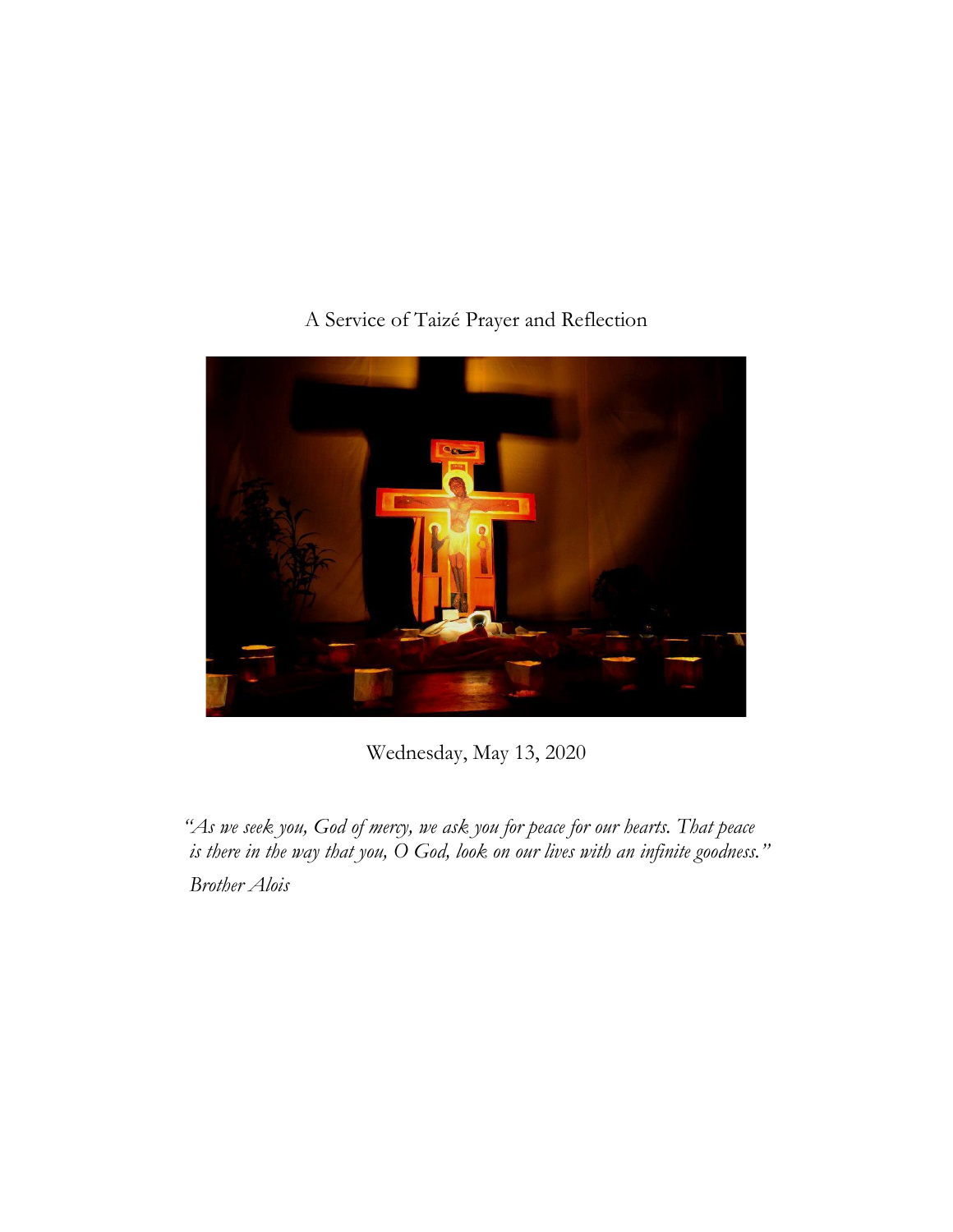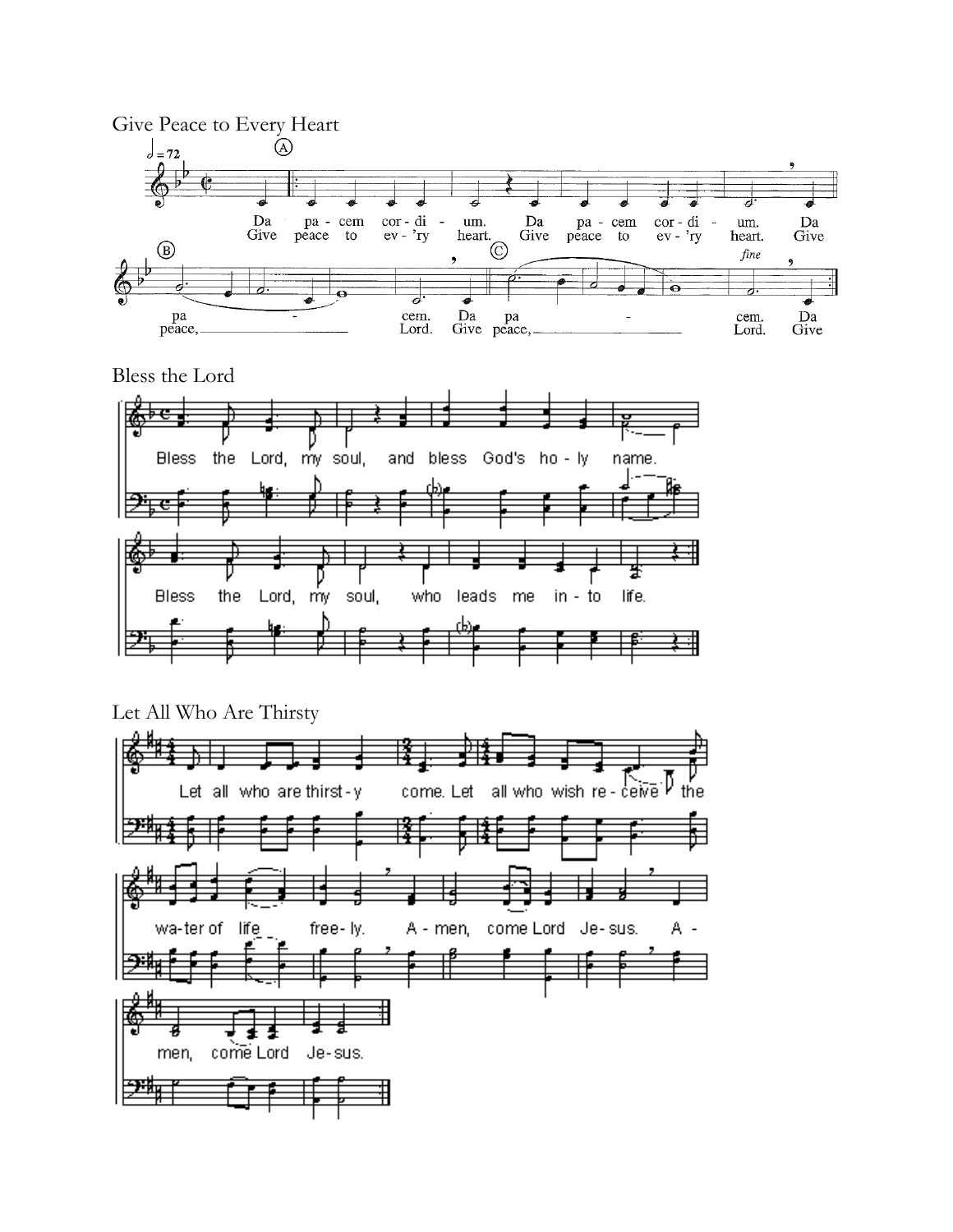#### **Psalm 31**

In you, O Lord, I seek refuge; do not let me ever be put to shame; in your righteousness deliver me. Incline your ear to me; rescue me speedily. Be a rock of refuge for me, a strong fortress to save me. You are indeed my rock and my fortress; for your name's sake lead me and guide me, take me out of the net that is hidden for me, for you are my refuge. Into your hand I commit my spirit; you have redeemed me, O Lord, faithful God. My times are in your hand; deliver me from the hand of my enemies and persecutors. Let your face shine upon your servant; save me in your steadfast love.

#### **Acts 7:55 – 60**

But filled with the Holy Spirit, he gazed into heaven and saw the glory of God and Jesus standing at the right hand of God. 'Look,' he said, 'I see the heavens opened and the Son of Man standing at the right hand of God!' But they covered their ears, and with a loud shout all rushed together against him. Then they dragged him out of the city and began to stone him; and the witnesses laid their coats at the feet of a young man named Saul. While they were stoning Stephen, he prayed, 'Lord Jesus, receive my spirit.' Then he knelt down and cried out in a loud voice, 'Lord, do not hold this sin against them.' When he had said this, he died.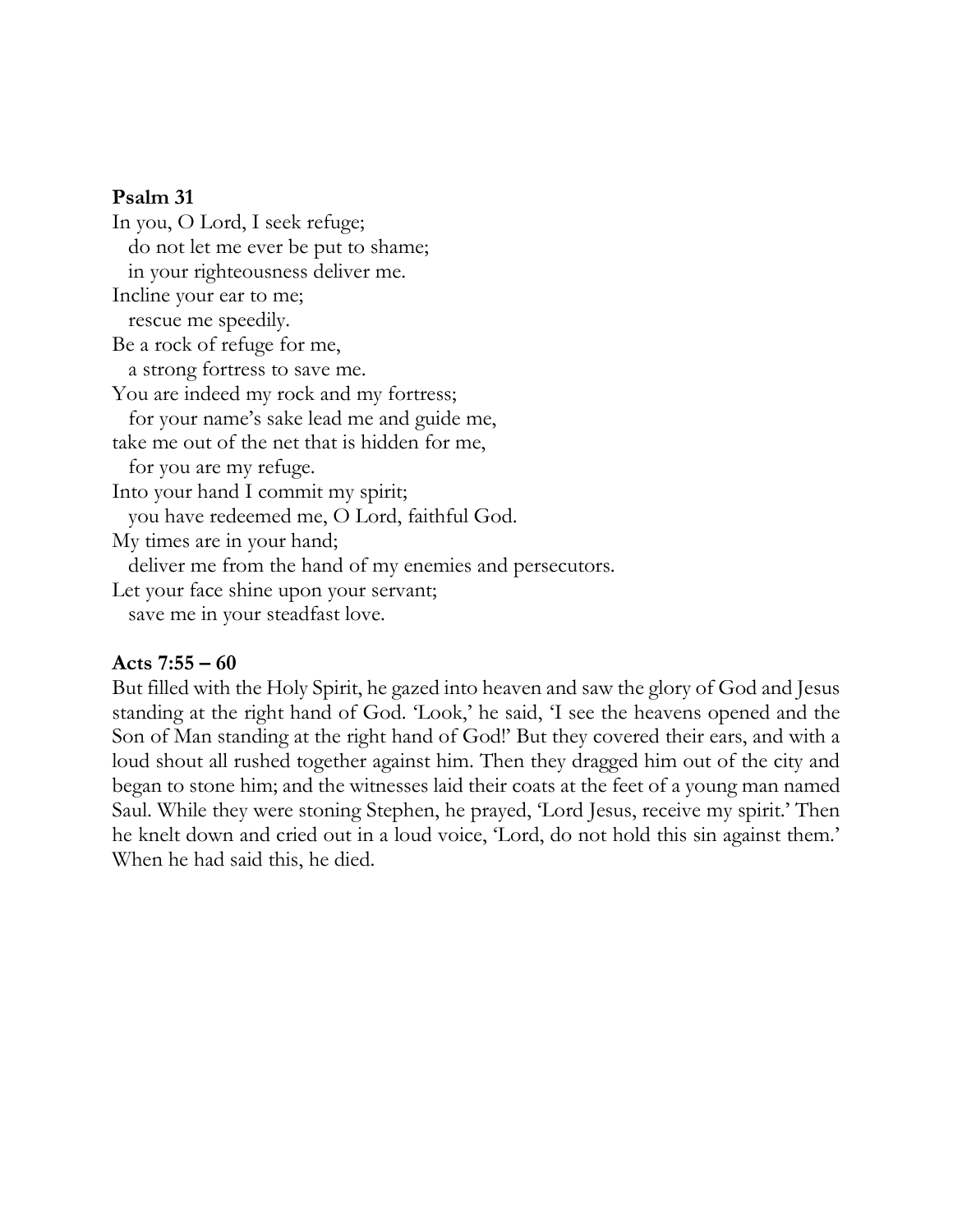

## **John 14:1–3a**

"Do not let your hearts be troubled. Believe in God, believe also in me. In my Father's house there are many dwelling places. If it were not so, would I have told you that I go to prepare a place for you? And if I go and prepare a place for you, I will come again and will take you to myself, so that where I am, there you may be also."

## **Homily**

## **Prayers in times of trouble**

*Dona Nobis Pacem* Dona nobis pacem, pacem; Dona nobis pacem, …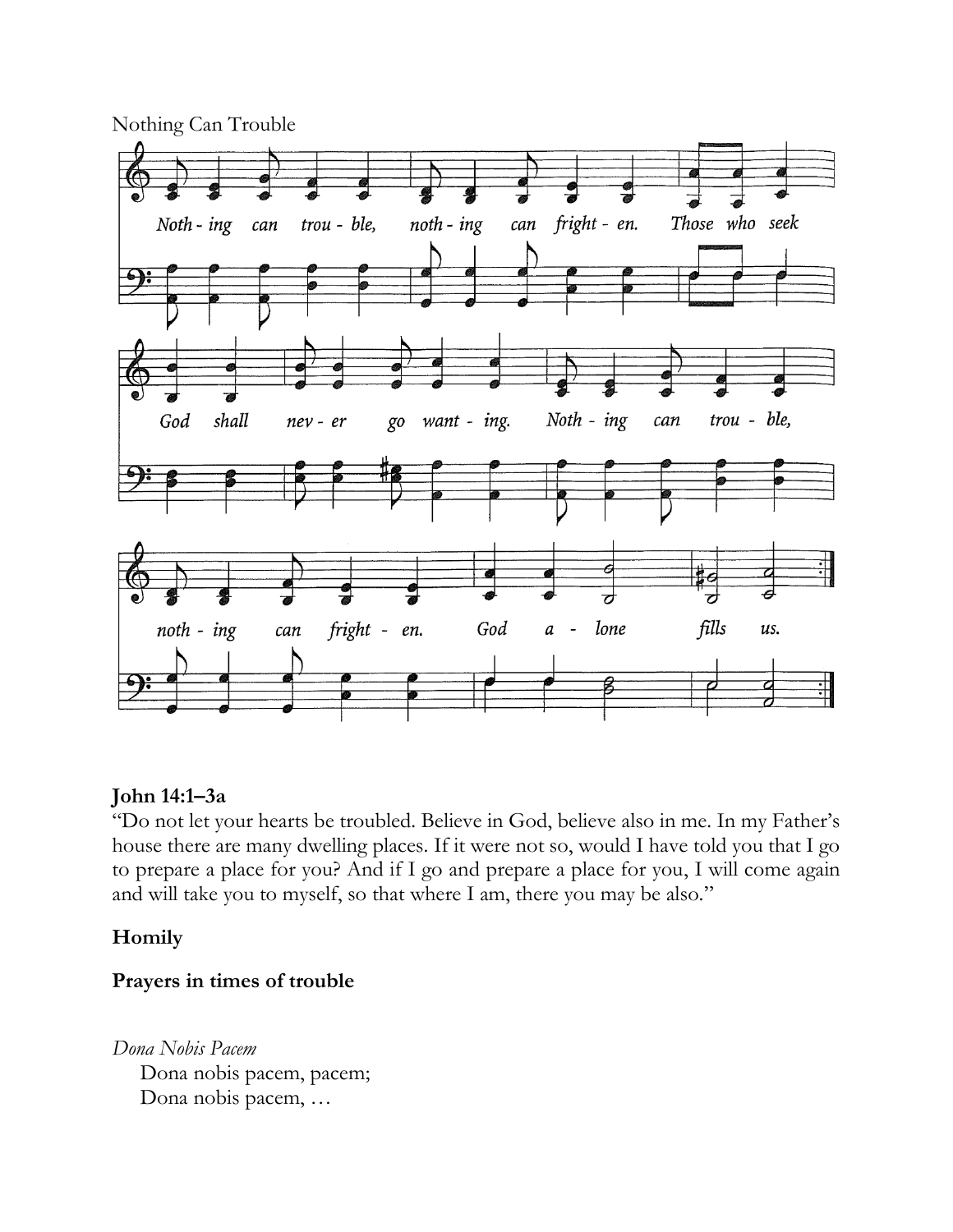## **The Lord's Prayer**

Our Father, who art in heaven, hallowed by thy name, Thy kingdom come, thy will be done, on earth as it is in heaven. Give us this day our daily bread. And forgive us our trespasses, as we forgive those who trespass against us. And lead us not into temptation, but deliver us from evil. For thine is the kingdom, the power and the glory, for ever and ever. Amen

# **Closing Prayer**

Jesus, Love of all loving, your compassion is without limit. We are thirsting for you, the one who tells us: "Why be afraid? Have no fear; I am here."



# In the Lord I'll be ever thankful